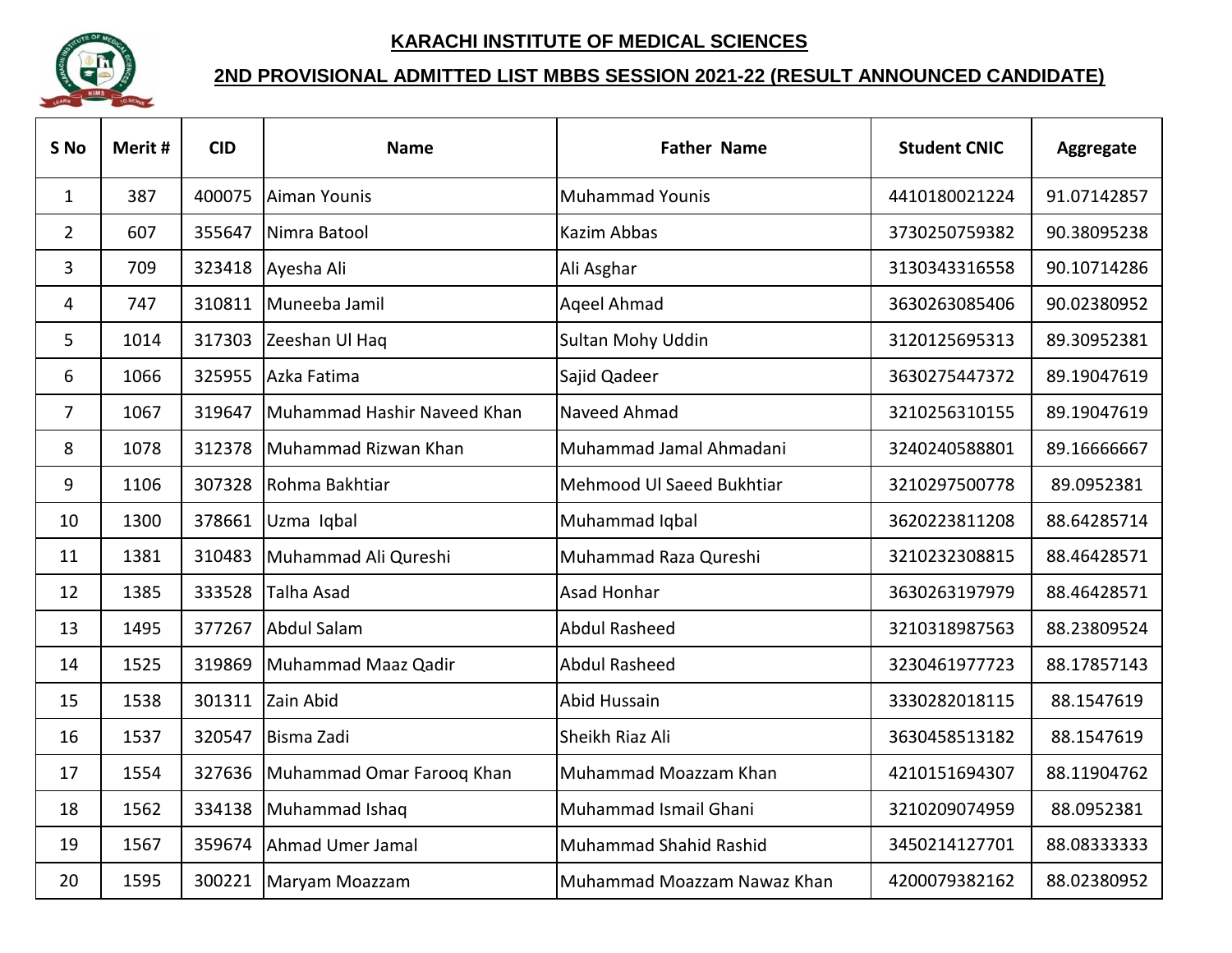| S No | Merit # | <b>CID</b> | <b>Name</b>             | <b>Father Name</b>       | <b>Student CNIC</b> | Aggregate   |
|------|---------|------------|-------------------------|--------------------------|---------------------|-------------|
| 21   | 1598    | 356788     | Saad Ali                | Noor Ali                 | 3110519017813       | 88.02380952 |
| 22   | 1604    | 363254     | Hania Naeem             | Mohammad Naeem           | 3710120009966       | 88          |
| 23   | 1638    | 300281     | Zain Raza               | Iqbal Hussain            | 3320404778381       | 87.91666667 |
| 24   | 1685    | 341816     | Muhammad Shoaib Hashmi  | <b>Irshad Ahmad Shah</b> | 3660202350663       | 87.80952381 |
| 25   | 1686    | 324731     | Muhammad Ghalib Pervaiz | Malik Muhammad Ramzan    | 3220259283669       | 87.80952381 |
| 26   | 1739    | 366456     | <b>Buner Khan</b>       | Asad Ali Khan            | 1510303723197       | 87.69047619 |
| 27   | 1753    | 307250     | Ali Hamza               | Zareena Kousar (Mother)  | 3310080119031       | 87.67857143 |
| 28   | 1757    | 335620     | Hamayal Zafar           | Zafarhussain             | 3820127848344       | 87.66666667 |
| 29   | 1758    | 319270     | Abdullah Habib          | Fayaz Habib              | 1610275612601       | 87.66666667 |
| 30   | 1797    | 302650     | Aoun Muhammad           | Khizar Hayat Irfani      | 3440262913865       | 87.55952381 |
| 31   | 1807    | 342558     | Ayesha Naeem            | Muhammad Naeem Iqbal     | 3450163954052       | 87.53571429 |
| 32   | 1819    | 303506     | Khadija Raza Khan       | Raza Ali Khan            | 3520125908446       | 87.5        |
| 33   | 1833    | 347516     | Daniyal Haider          | Igbal Haider             | 3220393423633       | 87.45238095 |
| 34   | 1836    | 309617     | Muhammad Waqas Javed    | Muhammad Javed           | 3620320283353       | 87.45238095 |
| 35   | 1838    | 337645     | Muhammad Fraz Ahsan     | <b>Muhammad Saleem</b>   | 3610303120661       | 87.44047619 |
| 36   | 1847    | 311036     | Warda Anmol             | <b>Muhammad Arshad</b>   | 3610489430686       | 87.41666667 |
| 37   | 1840    | 355546     | Hassan Riaz             | Riaz Ahmed               | 3460153934763       | 87.42857143 |
| 38   | 1860    | 324748     | Zainab Rehman           | Ateeq Ur Rehman          | 3740555984824       | 87.39285714 |
| 39   | 1896    | 371558     | Seemal Fatima Akram     | Muhammad Akram           | 3450208630760       | 87.30952381 |
| 40   | 1903    | 305949     | Muhammad Farhan         | Muhammad Irfan           | 3810316789853       | 87.29761905 |
| 41   | 1936    | 300478     | Huma Saeed              | Saeed Igbal              | 4250199702480       | 87.22619048 |
| 42   | 1940    | 325663     | Maham Naeem             | Naeem Altaf              | 3650183999984       | 87.22619048 |
| 43   | 1955    | 300411     | Bisma Maryam            | Shabbir Ahmad            | 3220317814766       | 87.19047619 |
| 44   | 2092    | 331231     | Iqra Shareef            | <b>Muhammad Shareef</b>  | 3120493755958       | 86.89285714 |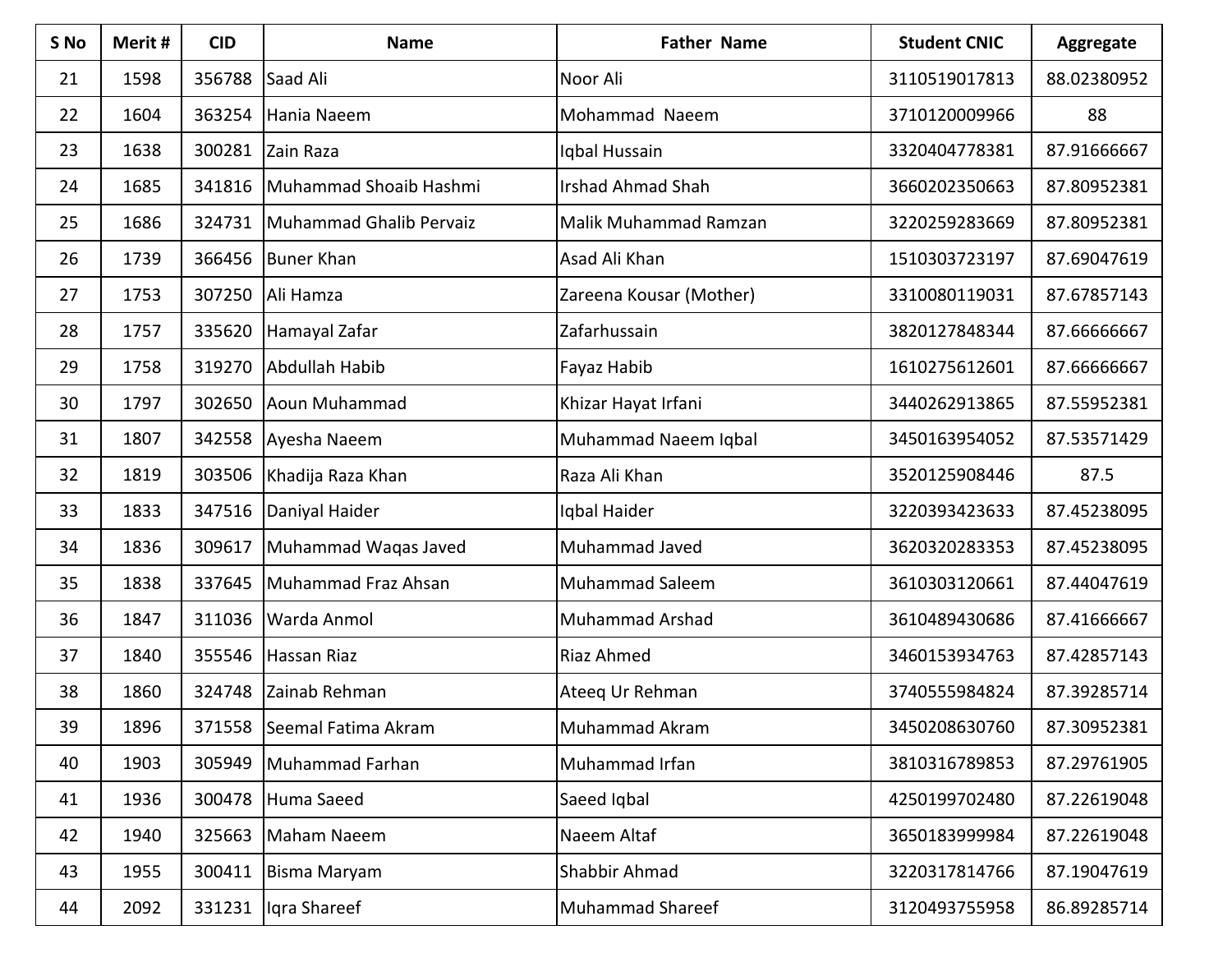| S <sub>No</sub> | Merit# | <b>CID</b> | <b>Name</b>                 | <b>Father Name</b>          | <b>Student CNIC</b> | Aggregate   |
|-----------------|--------|------------|-----------------------------|-----------------------------|---------------------|-------------|
| 45              | 2123   | 367888     | Laraib Akbar                | Muhammad Akbar              | 3410117379932       | 86.83333333 |
| 46              | 2131   | 367895     | <b>Faisal Ahmad Shah</b>    | Muhammad Zahir Shah         | 1530466631327       | 86.80952381 |
| 47              | 2132   | 341841     | <b>Fasih Ullah</b>          | Faiz Ullah Saqib            | 3620321578419       | 86.80952381 |
| 48              | 2147   | 332980     | Ibrahim Taimur Ahmad        | Mashhood Ahmad              | 3650125970995       | 86.77380952 |
| 49              | 2153   | 369402     | Muhammad Mueez Anjum        | Anjum Rafiq                 | 3650231275097       | 86.76190476 |
| 50              | 2163   | 311062     | Hassan Ali                  | Abbas Ali Alias Zaheer      | 4520432034665       | 86.73809524 |
| 51              | 2225   | 340618     | Furgan Ahmad Bhatti         | Muhammad Hasnain Bhatti     | 3630444597237       | 86.60714286 |
| 52              | 2251   | 323379     | Muhammad Sulaiman Ashraf    | <b>Muhammad Ashraf</b>      | 3320503523311       | 86.54761905 |
| 53              | 2256   | 344227     | Khudeja Tul Kubra           | Muhammad Ramzan             | 4130245987156       | 86.54761905 |
| 54              | 2258   | 311964     | Syed Danial Mahmood Bukhari | Syed Mahmood Hassan Bukhari | 3310007824679       | 86.53571429 |
| 55              | 2263   | 330551     | Marriam Shafique            | Shafique Ahmad              | 3210392213616       | 86.52380952 |
| 56              | 2302   | 351898     | Talha Abdul Rahman          | Rashid Amin                 | 3130272156725       | 86.44047619 |
| 57              | 2306   | 330319     | Agdas Majid                 | Majid Latif                 | 4250150906620       | 86.44047619 |
| 58              | 2338   | 302003     | Rabiha Mutahir              | Muhammad Mutahir Yasin      | 3230450434624       | 86.38095238 |
| 59              | 2349   | 304394     | Muhammad Kamil              | Muhammad Arif               | 3520265149609       | 86.35714286 |
| 60              | 2388   | 342778     | Ayan Wadood                 | Abdul Razaq                 | 3130442387847       | 86.28571429 |
| 61              | 2406   | 312877     | Narmeen Fatima Qamar        | Qamar-Ul-Zaman              | 3630207677924       | 86.26190476 |
| 62              | 2422   | 332455     | Attaullah Khan              | Zoor Zamin Khan             | 1540261830293       | 86.23809524 |
| 63              | 2494   | 308011     | Qurrat-Ul-Ain Khalid        | Ghulam Akram                | 3420250860801       | 86          |
| 64              | 2504   | 363992     | Hamza Asif                  | Muhammad Asif               | 3450237754113       | 86.02380952 |
| 65              | 2510   | 350570     | <b>Adeel Sajid</b>          | Sajid Naeem                 | 3410167620921       | 86.01190476 |
| 66              | 2520   | 309635     | Abdullah Akram              | Ghulam Akram                | 3420250860801       | 86          |
| 67              | 2522   | 349526     | Anas Mehmood                | Asif Mehmood                | 3410419204211       | 85.98809524 |
| 68              | 2523   | 333674     | Anza Sadiq                  | Sadiq Muhammad              | 3610464410272       | 85.97619048 |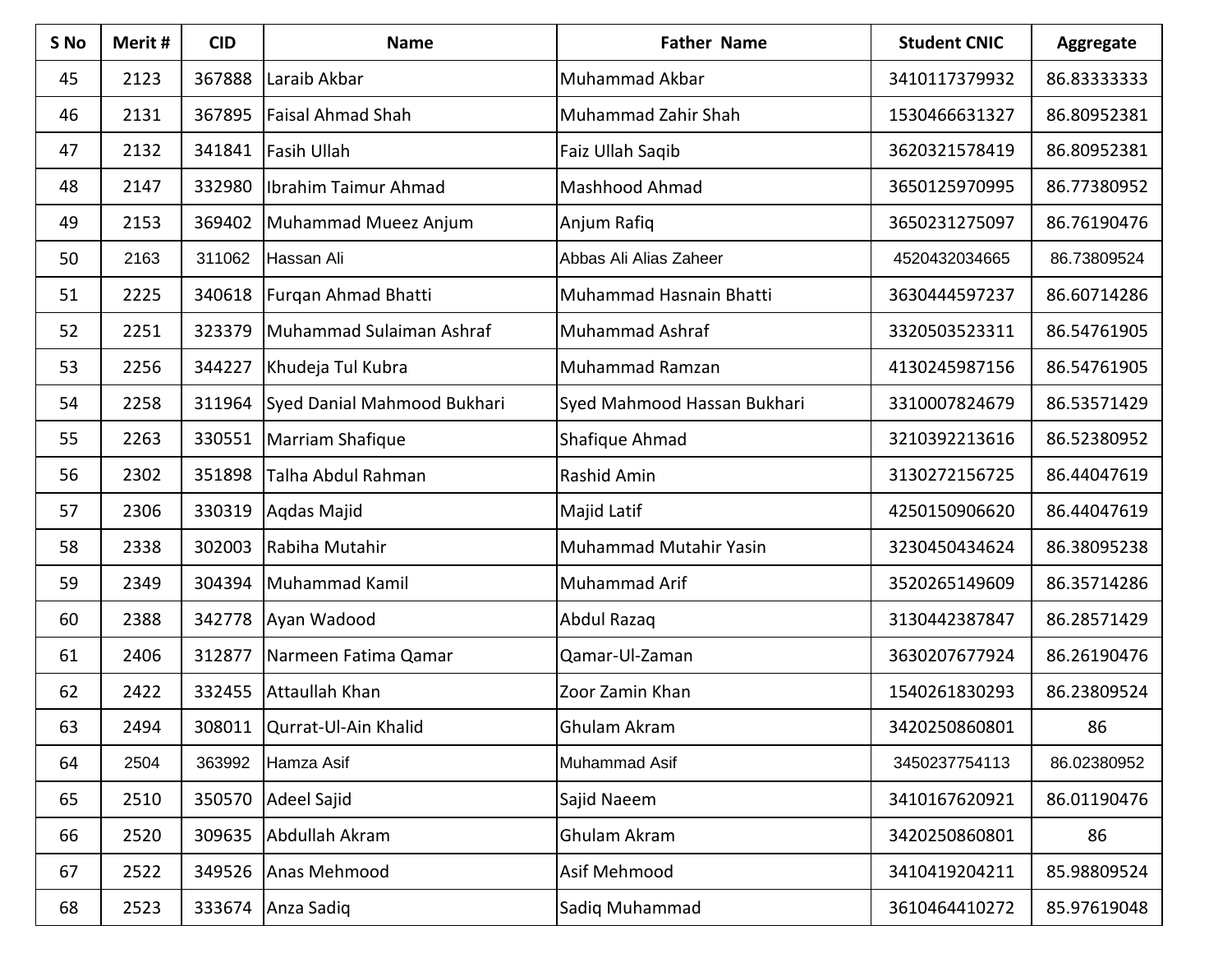| S <sub>No</sub> | Merit # | <b>CID</b> | <b>Name</b>            | <b>Father Name</b>     | <b>Student CNIC</b> | <b>Aggregate</b> |
|-----------------|---------|------------|------------------------|------------------------|---------------------|------------------|
| 69              | 2527    | 366506     | Muhammad Sumaim        | Muhammad Usmain        | 1620204167579       | 85.97619048      |
| 70              | 2533    | 316653     | Mehdi Hassan           | Muhammad Hassan        | 7110376995759       | 85.95238095      |
| 71              | 2556    | 303694     | Adil Mehmood           | Saqid Mehmood          | 3420140638035       | 85.9047619       |
| 72              | 2570    | 323724     | <b>Mahnoor Nawaz</b>   | Rab Nawaz              | 3720339312438       | 85.88095238      |
| 73              | 2582    | 306254     | Mohammad Arham Bokhari | Kamran Bokhari         | 3520286289729       | 85.86904762      |
| 74              | 2610    | 321654     | Zahra Aamir Khan       | Aamir Mahmood Khan     | 3630258278218       | 85.80952381      |
| 75              | 2612    | 360357     | Zunaira Arshad         | <b>Muhammad Arshad</b> | 3460289520730       | 85.80952381      |
| 76              | 2625    | 304506     | Hafsa Imran            | Imran Afzal            | 3650262565068       | 85.78571429      |
| 77              | 2626    | 355094     | Kashifa                | Abdul Rahman           | 3230455476322       | 85.78571429      |
| 78              | 2651    | 307630     | Marfia Farheen         | Abd-Ur-Rehman          | 3710581831454       | 85.73809524      |
| 79              | 2666    | 319261     | Hira Maryam            | Ali Shoaib             | 3330160174564       | 85.70238095      |
| 80              | 2673    | 336105     | Shaharyar Khan         | <b>Muhammad Yagoob</b> | 3320275856017       | 85.67857143      |
| 81              | 2691    | 315792     | Esha Imran             | Imran Fazal            | 3420171954116       | 85.64285714      |
| 82              | 2697    | 304763     | Muhammad Shaheer       | <b>Abdul Waheed</b>    | 3230488374407       | 85.63095238      |
| 83              | 2728    | 300588     | <b>Kumail Raza</b>     | Madah Hussain          | 3210388560513       | 85.57142857      |
| 84              | 2733    | 322423     | Minahil Qamar          | Chaudary Qamar Hayat   | 3420151669932       | 85.57142857      |
| 85              | 2737    | 307037     | Syed Asim Raza Shah    | Syed Arif Raza Shah    | 4520320845133       | 85.57142857      |

## **PROVISIONAL ON WAITING LIST MBBS (RESULT ANNOUNCED CANDIDATES) DATED: 26th January 2022**

| S No | Merit # | <b>CID</b> | <b>Name</b>        | <b>Father Name</b>      | <b>Student CNIC</b> | <b>Aggregate</b> |
|------|---------|------------|--------------------|-------------------------|---------------------|------------------|
|      | 2740    | 322883     | Saba Anwar         | Muhammad Anwar Javed    | 3110229939548       | 85.55952381      |
| 2    | 2744    | 365175     | Wajeeha Farhan Dar | <b>Farhan Javed Dar</b> | 4220140159166       | 85.54761905      |
| 3    | 2751    | 379677     | Abdul Razaq        | Allah Wasaya            | 3210404259709       | 85.53571429      |
| 4    | 2780    | 353889     | Haroon Ali         | Magsood Ahmed           | 3440325734531       | 85.46428571      |
|      | 2782    | 329541     | Ghazanfar Siddique | Shakeel Ahmad           | 3460253631843       | 85.46428571      |